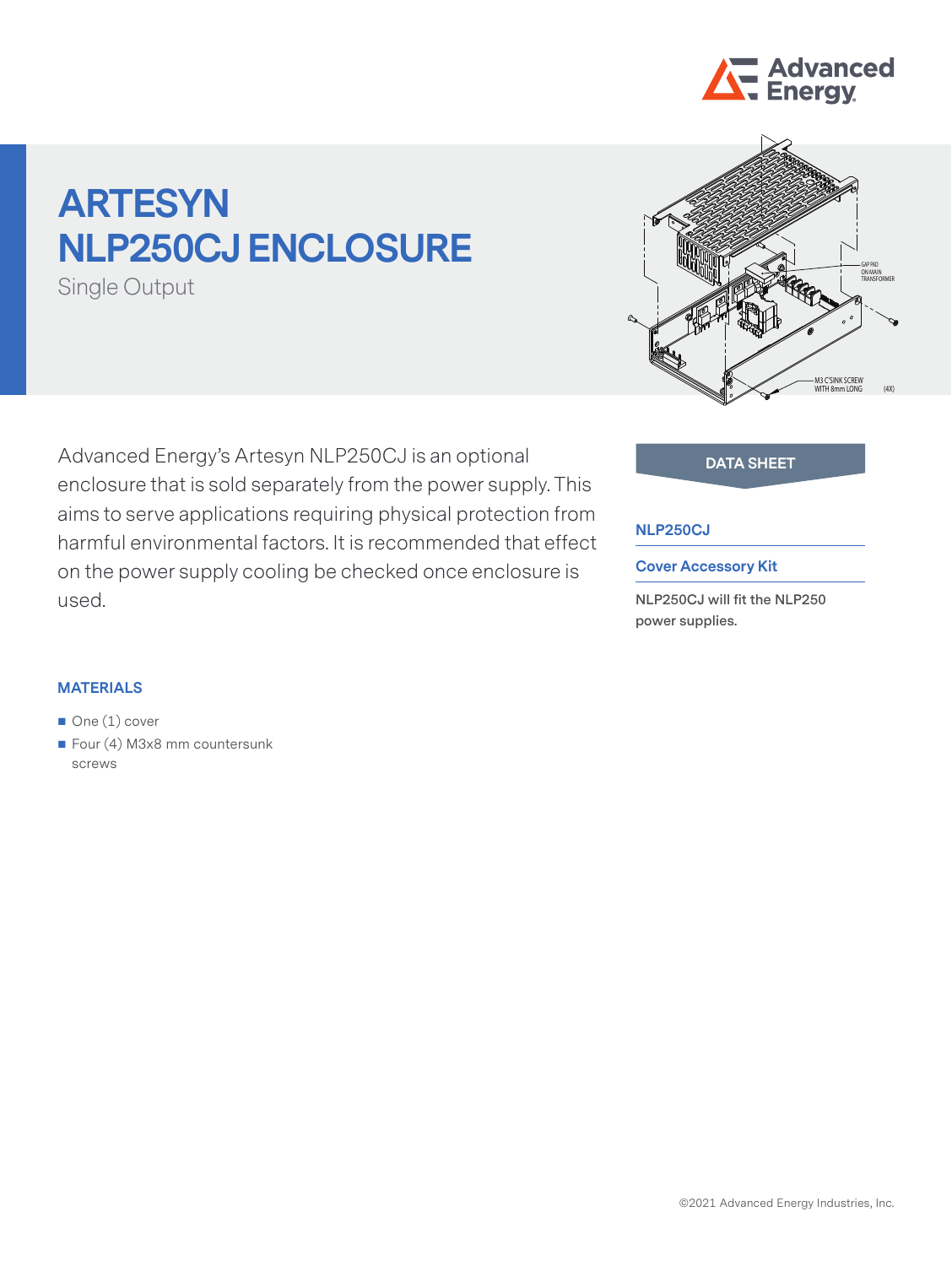## **INSTALLATION INSTRUCTIONS AND NOTES**

- 1. Place the cover over the NLP250 as shown.
- 2. Align the cover to the U-bracket countersink holes.
- 3. Secure four (4) countersink screws provided with in kit as shown.
- 4. Overall dimensions: 7" (177.8 mm) x 4" (101.6 mm) x 1.6" (40.64 mm).
- 5. When using this enclosure, ensure that relevant safety standards (e.g., EN60950) are complied with, in respect to creepage and clearance distances, and distances through insulation.
- 6. All dimensions are in inches (mm)

### **ENVIRONMENTAL SPECIFICATIONS**